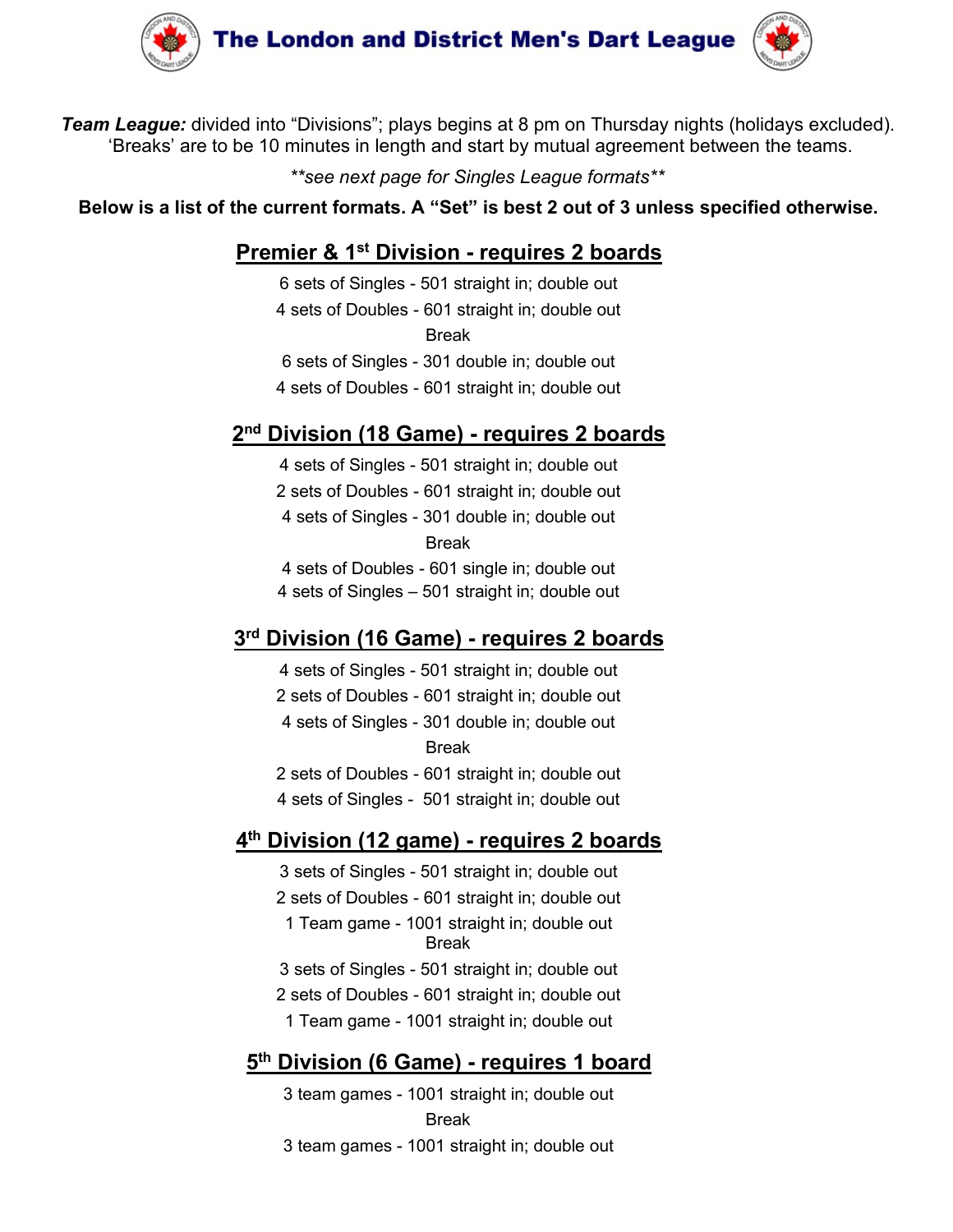



Singles League: divided into 3 formats; play begins at 7:30 on Monday nights (holidays excluded).<br>Locations for each format are constant and are determined based on number of registrants.<br>\*\*Rules for playing Standard Crick The London and District Men's Dart League (<br>gles League: divided into 3 formats; play begins at 7:30 on Monday nights (holidays excluded).<br>Locations for each format are constant and are determined based on number of regist **he London and District Men's Dart League (Weided into 3 formats: play begins at 7:30 on Monday nights (holidays excluded).**<br>Characteristical constant and are determined based on number of registrants.<br>\*\*Rules for playing **Solution and District Men's Dart League (1)**<br>
3 formats; play begins at 7:30 on Monday nights (holidays excluded).<br>
are constant and are determined based on number of registrants.<br> *Solure Solure Solure format (24 games)* **don and District Men's Dart League (34 and 24 games)**<br>
3 formats; play begins at 7:30 on Monday nights (holidays excluded).<br>
are constant and are determined based on number of registrants.<br>
Delow is a list of the current **12 games - 501 single in:** double out<br>
12 games of Standard Cricket are on Monday nights (holidays excluded).<br>
12 games - 501 single in; double out<br>
12 games - 501 single in; double out<br>
12 games - 501 single in; double o **don and District Men's Dart League**<br>
3 formats; play begins at 7:30 on Monday nights (holidays excluded).<br>
are constant and are determined based on number of registrants.<br> **District on the act of the current formats:**<br> **E and District Men's Dart League**<br>
Sommats; play begins at 7:30 on Monday nights (holidays excluded).<br>
Loconstant and are determined based on number of registrants.<br>
Standard Cricket are on the next page\*\*<br>
Now is a list of Into 3 formats; play begins at 7:30 on Monday nights (holidays excluded).<br>
Inat are constant and are determined based on number of registrants.<br>
Sor playing Standard Cricket are on the next page\*\*<br> **Below is a list of the** 3 formats; play begins at 7:30 on Monday nights (holidays excluded).<br>
are constant and are determined based on number of registrants.<br> *r playing Standard Cricket are on the next page*\*\*<br> **Below is a list of the current fo** 3 formats; play begins at 7:30 on Monday nights (holidays excluded).<br>
are constant and are determined based on number of registrants.<br>
or playing Standard Cricket are on the next page\*\*<br> **Below is a list of the current for** ormats; play begins at 7:30 on Monday nights (holidays excluded).<br>
e constant and are determined based on number of registrants.<br>
laying Standard Cricket are on the next page\*\*<br>
iow is a list of the current formats:<br> **ense** 

s for playing Standard Cricket are on the next page\*\*<br>
Below is a list of the current formats:<br>
12 games - 501 single in; double out<br>
8 games - 301 single in; double out<br>
4 games of Standard Cricket<br> **Intermediate Format (** Below is a list of the current formats:<br>
Intense Format (24 games)<br>
12 games - 501 single in; double out<br>
3 games - 301 double in; double out<br>
4 games of Standard Cricket<br> **errmediate Format (18 games)**<br>
8 games - 501 sing Below is a list of the current formats:<br>
Intense Format (24 games)<br>
12 games - 501 single in; double out<br>
8 games - 301 double in; double out<br>
4 games of Standard Cricket<br>
errediate Format (18 games)<br>
8 games - 501 single